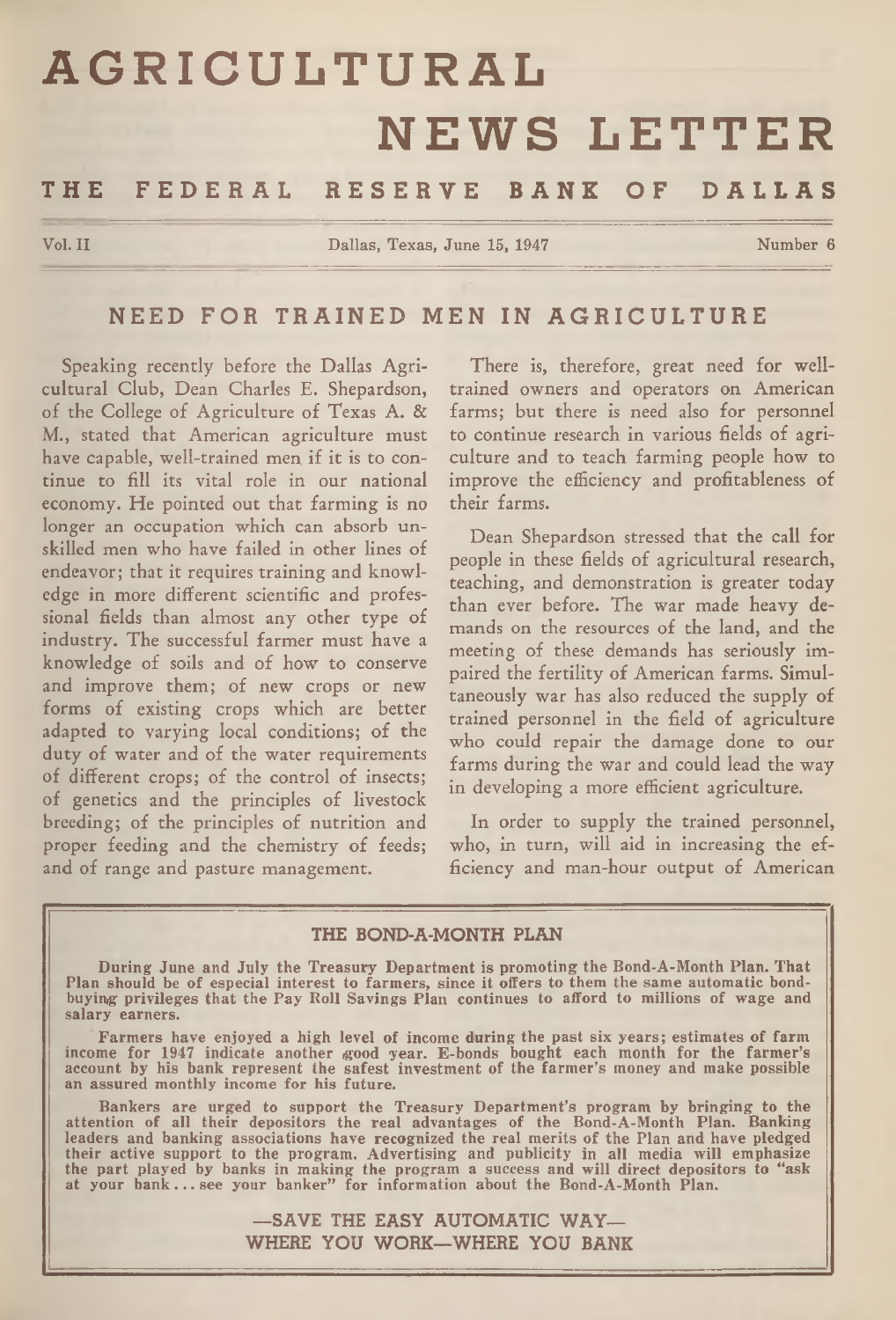farms, Dean Shepardson pointed out that there is urgent need of increasing undergraduate enrollment in agricultural colleges and stated that people engaged or interested in agriculture have a real responsibility to help draw young, properly-trained men into farming or the teaching of agriculture by acquainting them with the true opportunities that exist there. One obstacle which must be overcome, according to this speaker, is the present general attitude regarding the type of men needed in agricultural work. He stated that many people who are advising high school graduates encourage them to go into almost any vocation but agriculture, and that, as a result, only a very small percentage of the most intelligent and capable high school students enter the field of agriculture. Summarizing the results of a study at Texas A. & M. College, Dean Shepardson said that of the freshmen entering the College of Agriculture only 15 per cent were from the top 30 per cent of the class, while 46 per cent were from the bottom 30 per cent.

"If we are to secure and train the top scientists necessary to the solution of the problems confronting agriculture," Dean Shepardson said in closing, "it is our job to show the high school graduate the challenge and the opportunity there is for him to exercise his talents and ingenuity to the limit of his capacity in this field. We need to acquaint them [high school graduates] with the fact that agriculture has opportunities to offer. And, if there are those who still deplore the fact that our agricultural graduates do not go back to the back breaking, soul killing manual labor type of farming, let me say to them that the future success and prosperity of agriculture is dependent not on more men doing that kind of labor, but on more men with the vision and intelligence to develop means whereby we can reduce or eliminate the drudgery which is driving so many of our young people from the farm."

## MORE AND BETTER HAY THROUGH MECHANICAL DRYING

Use of mechanical drying equipment in curing hay and other feedstuffs promises to aid the livestock industry by increasing feed supplies and improving their quality. Agronomists and soil scientists, working with other interested groups, have increased the yields of hay crops grown in this area and have developed strains well adapted to climatic and soil conditions found here. A large portion of these crops is lost each year, however, before it reaches the farmer's barn because of unfavorable weather at harvest time. When hay is first cut, the moisture content varies from about 60 to 80 per cent, and this moisture must generally be reduced to around 20 per cent before the hay can be stored safely. It may be necessary for the hay to remain in the field from one to several days for the sun and air to reduce the moisture content the required amount. During this time rain may ruin or seriously damage the crop. Therefore, if farmers are to be assured an adequate supply of low-cost roughage to support their expanding livestock enterprises, it will be necessary to carry the work already done by the agricultural scientists a little farther and devise ways of reducing this loss.

Hay-drying equipment, developed in the last three or four years by the Tennessee Valley Authority, Ohio State University, Texas A. & M. College, and other research groups, promises to aid in solving this problem. Basically, this equipment consists of a series of air tunnels constructed along the floor of the barn loft or storage shed and a large fan which forces air through the tunnels and then up through the hay stacked above. The moisture content of the hay is reduced through absorption by the upward moving air, thus making it possible to store hay, either loose or baled, only a few hours after it is cut. By reducing the time that the hay must remain in the field for curing, it is possible to eliminate much of the risk of crop loss resulting from unfavorable weather at harvest time. Use of such equipment also aids in maintaining the nutritional value of the crop which is sometimes reduced by the bleaching action of the sun and by the loss of leaves due to shattering during the field curing process. Hay cured in this manner is more palatable, for mould from inadequate drying or toughness resulting from overexposure to the sun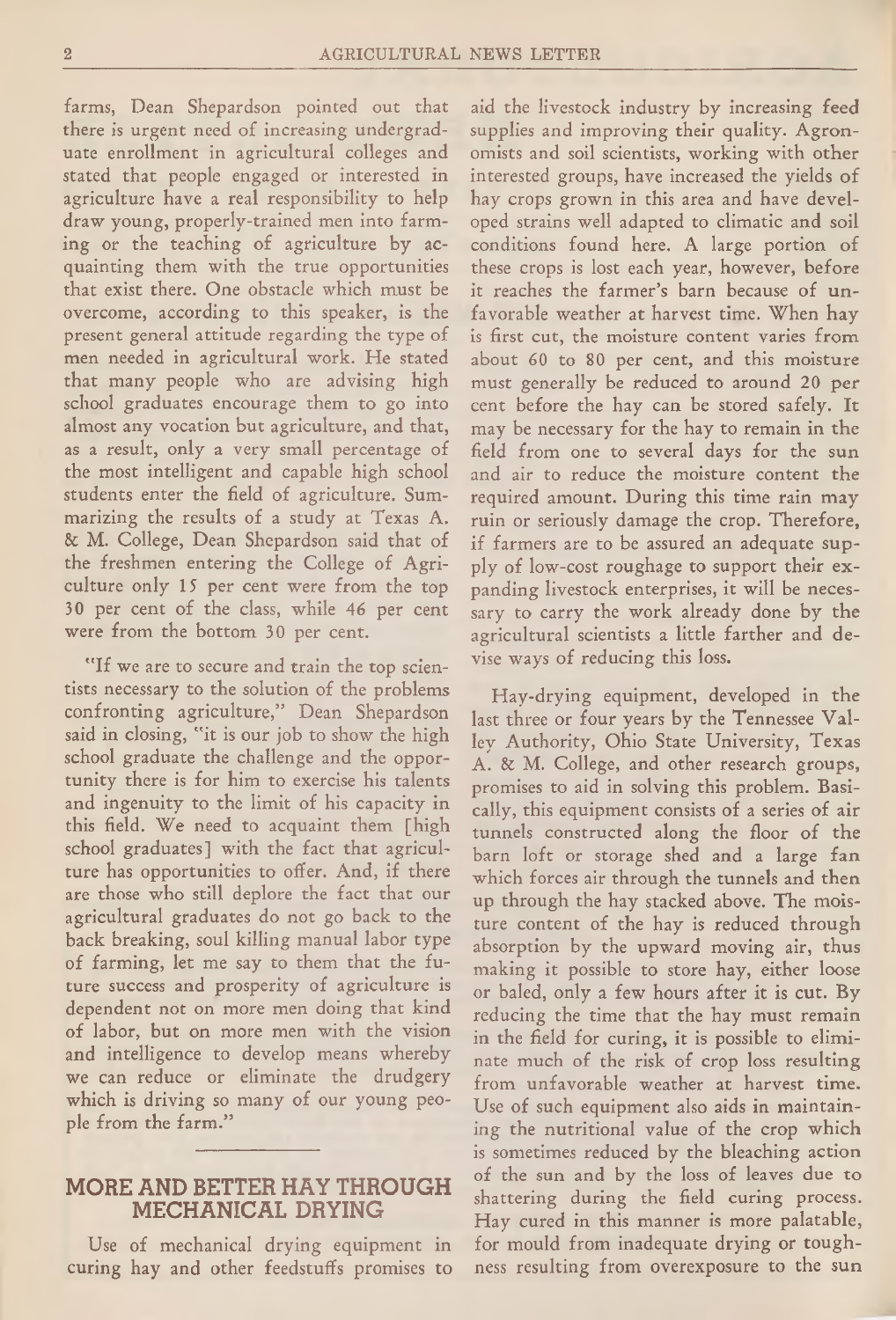will be eliminated. The fire hazard which frequently develops from farmers' attempts to store improperly cured hay is also reduced.

For several years farmers in this area have indicated their interest in this type of equipment through hundreds of requests to county agents, vocational teachers, and the A. & M. College of Texas for information regarding construction of hay or grain drying, or "finishing," equipment. In response to these requests, agricultural engineers at the A. & M. College began a series of studies in 1944 to develop practical equipment adapted for drying the **hay,** grain, and other farm products of the area. The studies were conducted in the coastal section of the State, and it was necessary to use heated air in the drying process because of the high relative humidity in that section.

A lateral-type air distribution system was used in these experiments, consisting of a main tunnel constructed along one side of a 30 by 60 foot loft or storage area and a series of small ducts or lateral tunnels extending out from the main tunnel at right angles. The main tunnel was 44 feet long, 4 feet high, and varied in width from 2 feet 6 inches at one end to 8 inches at the other. It was constructed of plywood, but rough lumber, lined with tar paper to make it air-tight, could be used. The lateral tunnels were about 1 foot square, and best results were obtained when they were constructed of welded steel wire mesh. A motor and fan, set at one end of the main tunnel, forced air through the laterals and up through the stored hay.

The cost of constructing a drying system varies with the size of the storage area and with the amount of construction and installation work the farmer is able to do himself. Estimates made in other sections of the country indicate that materials and equipment similar to those used in the Texas study would cost \$3 50 to \$500 without a burner attachment for heating the air. If a heater attachment is included in the system, the outlay will be raised significantly, due to the cost of the burner itself and of installing the burner and a series of automatic switches to guard against fire.

This new drying method provides a prac-

tical way for every farmer to insure himself an adequate supply of high-quality hay. The cost of installing and operating such equipment will be more than offset by reduction in the proportion of the crop lost to rain or other damage and by improvement in the quality of the feed. More detailed information regarding the construction of both hay and grain driers can be obtained on request from local county agents or from A. & M. College of Texas, College Station.

## COMMODITY NOTES The Poultry Situation

Recent forecasts by the United States Department of Agriculture suggest a moderate reduction in supply of poultry and eggs but a generally favorable price outlook for poultrymen for the remainder of this year. The number of chickens being raised is about five per cent less than last year, indicating well sustained prices for broilers and fryers and a reduction in laying flocks. Turkey production in 1947 will be at least 15 per cent below 1946. The output of poults in the first four months of 1947 was about 20-25 per cent below last year. Turkey prices are not expected to decline much this fall and winter because of the reduced production and the government price-support program.

Egg production during the first half of 1947, estimated at 99 million cases, is five per cent less than in the same period last year. Cold-storage holdings of shell eggs on May 1 were 1.7 million cases, one-fourth of last year's large holdings, and the smallest on record. Frozen egg holdings were down from last year's level of 155 million pounds by about 22.5 per cent. Supplies of eggs in the second half of this year are expected to be about 20 per cent less than in the first half and about 10 per cent below supplies in the last six months of 1946. Per capita egg consumption in the United States remains high, but the demand for eggs for the remainder of the year may weaken if consumer purchasing power declines and if meat prices decline seasonally.

#### Government Begins Purchases of Wheat

The Department of Agriculture has announced that purchases by the Commodity